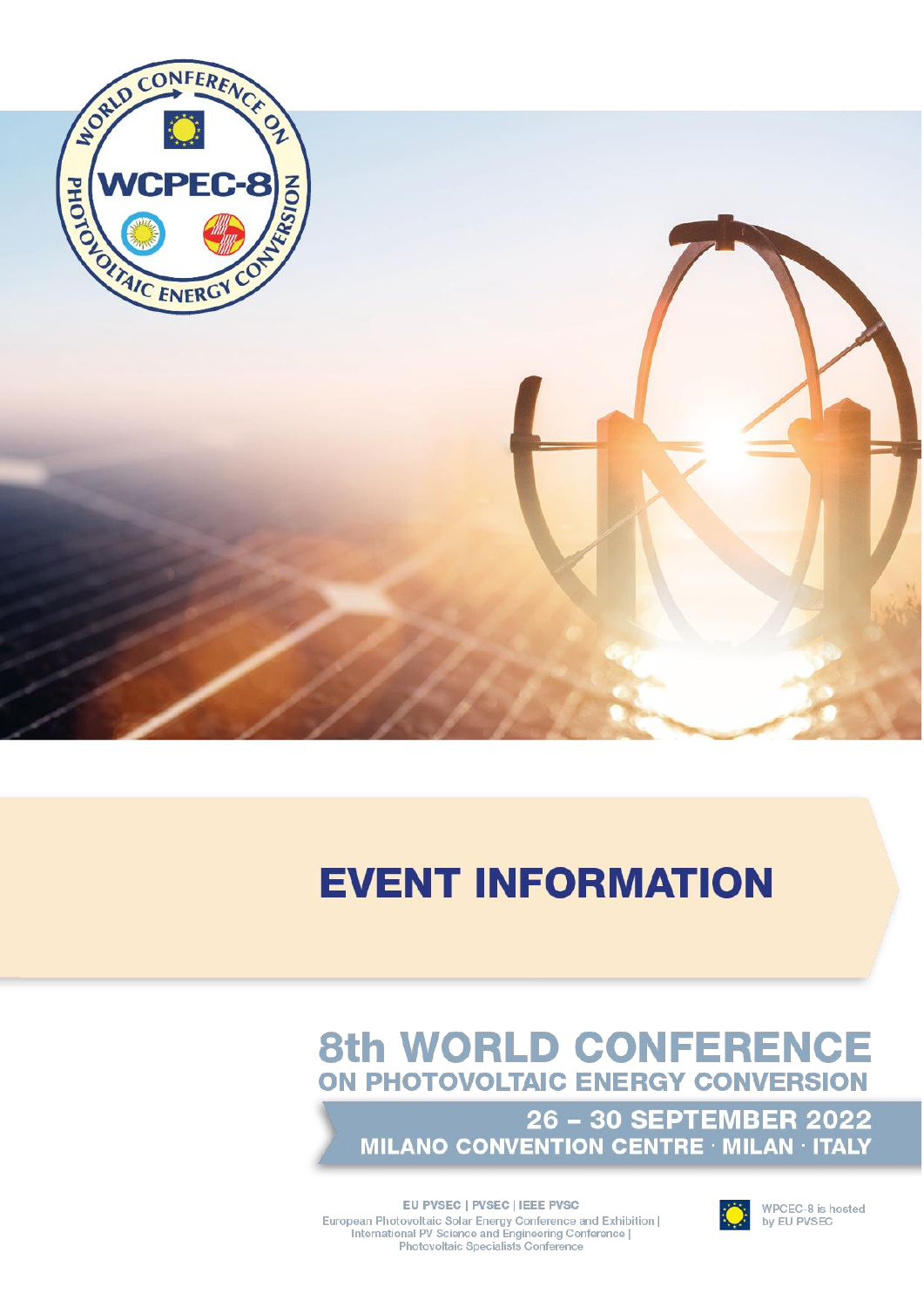

### **8th WORLD CONFERENCE** ON PHOTOVOLTAIC ENERGY CONVERSION

26 - 30 SEPTEMBER 2022 MILANO CONVENTION CENTRE MILAN ITALY

The WCPEC is the **world's biggest platform for PV research and development**, offering a unique possibility of international exchange by combining the three largest and most prominent international PV conferences: the **European PV Solar Energy Conference (EU PVSEC), the Photovoltaic Specialists Conference (IEEE PVSC) and the International PV Science and Engineering Conference (PVSEC).**

In 2022, Europe has the honour to host the **8th World Conference on Photovoltaic Energy Conversion**, interchanging the prestigious EU PVSEC for this year, that is being held annually for more than 40 years.

After being in place for more than a quarter of a century, the WCPEC, being held every four years, is firmly established among the global PV community as **THE event for the greatest minds and experts in various PV sectors** to meet and discuss, to exchange and network!



The WCPEC committee, led by

**Conference General Chair Dr. Alessandra Scognamiglio**,

senior researcher with many years of experience in the use of photovoltaics and buildings, and coordinator of the task force "Sustainable Agrivoltaics"at ENEA, invites you to join the international event in the beautiful city of Milan.

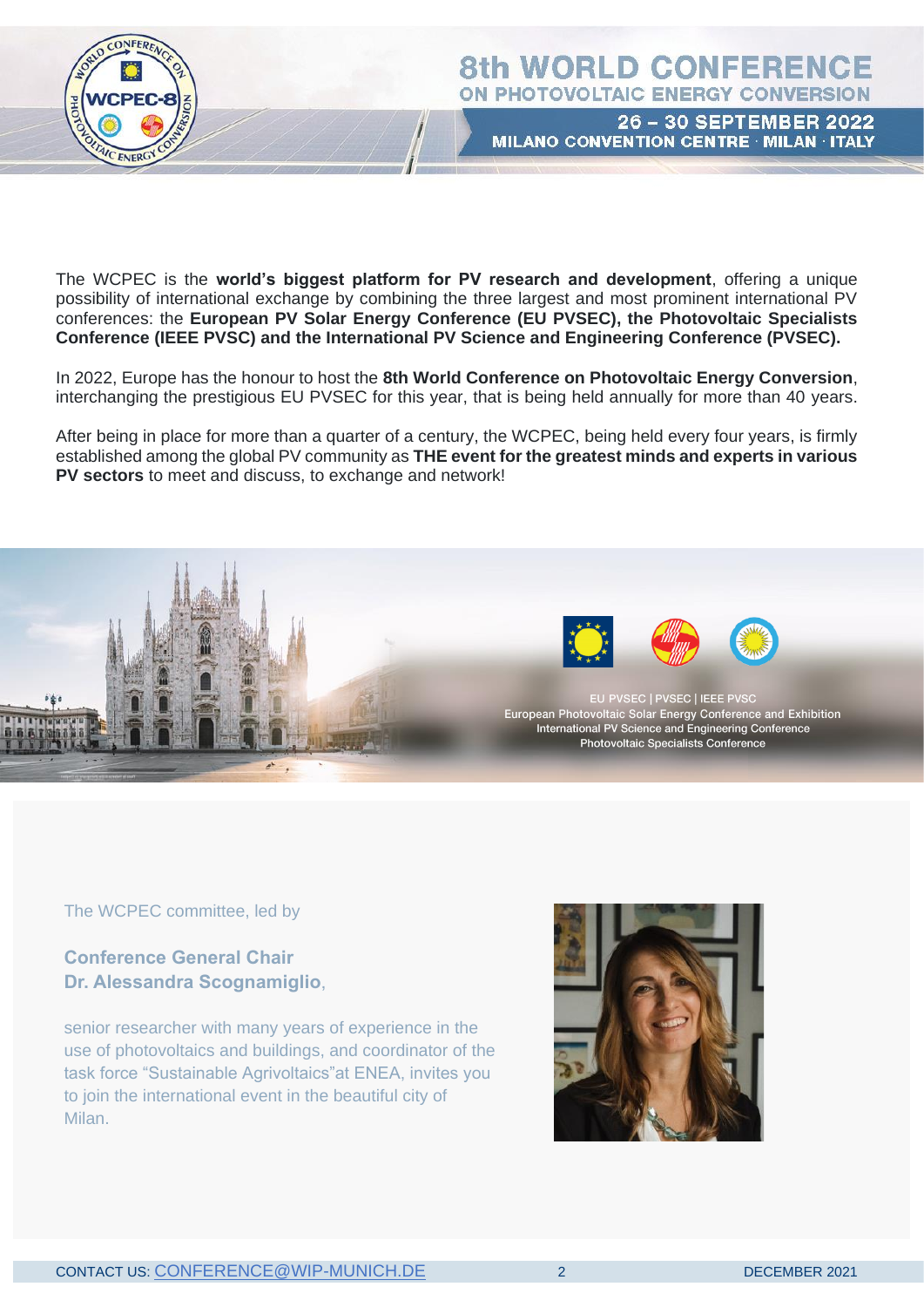

### **8th WORLD CONFERENCE** ON PHOTOVOLTAIC ENERGY CONVERSION

26 - 30 SEPTEMBER 2022 MILANO CONVENTION CENTRE · MILAN · ITALY

## **WHAT TO EXPECT**

Solar PV is well on its way of becoming the **"king of renewables",** with ambitious targets for the coming years. But due to the Covid19 crisis and other factors, these targets face major challenges.

While encountering a dramatic shortage of modules in the EU and worldwide, global transportation costs have exploded and big producers like China have changed their policies, resulting in significant production restrictions and surging costs.

The challenge now is to find solutions at a global level in order to meet the climate targets stipulated in the Paris Agreement and step into a new era of a global and united energy transition.

WCPEC offers a unique opportunity to do this by bringing together global research, industry and policy players at this international event.

Be part of the **World's biggest Conference on Photovoltaic Energy Conversion** and look forward to:



**Scientific Conference Sessions** 



Parallel Events



Public Policy **Discussions** 





**Networking** opportunities

|  | <b>Social Events</b> |
|--|----------------------|

 $G \nrightarrow G$ 



Prizes & Awards





**Industry Presentations** 



CONTACT US: CONFERENCE DE 3 DECEMBER 3 DECEMBER 3 DECEMBER 3 DECEMBER 3 DECEMBER 3 DECEMBER 3 DECEMBER 3 DECEMBER 3 DECEMBER 3 DECEMBER 3 DECEMBER 3 DECEMBER 3 DECEMBER 3 DECEMBER 3 DECEMBER 3 DECEMBER 3 DECEMBER 3 DECEMBE

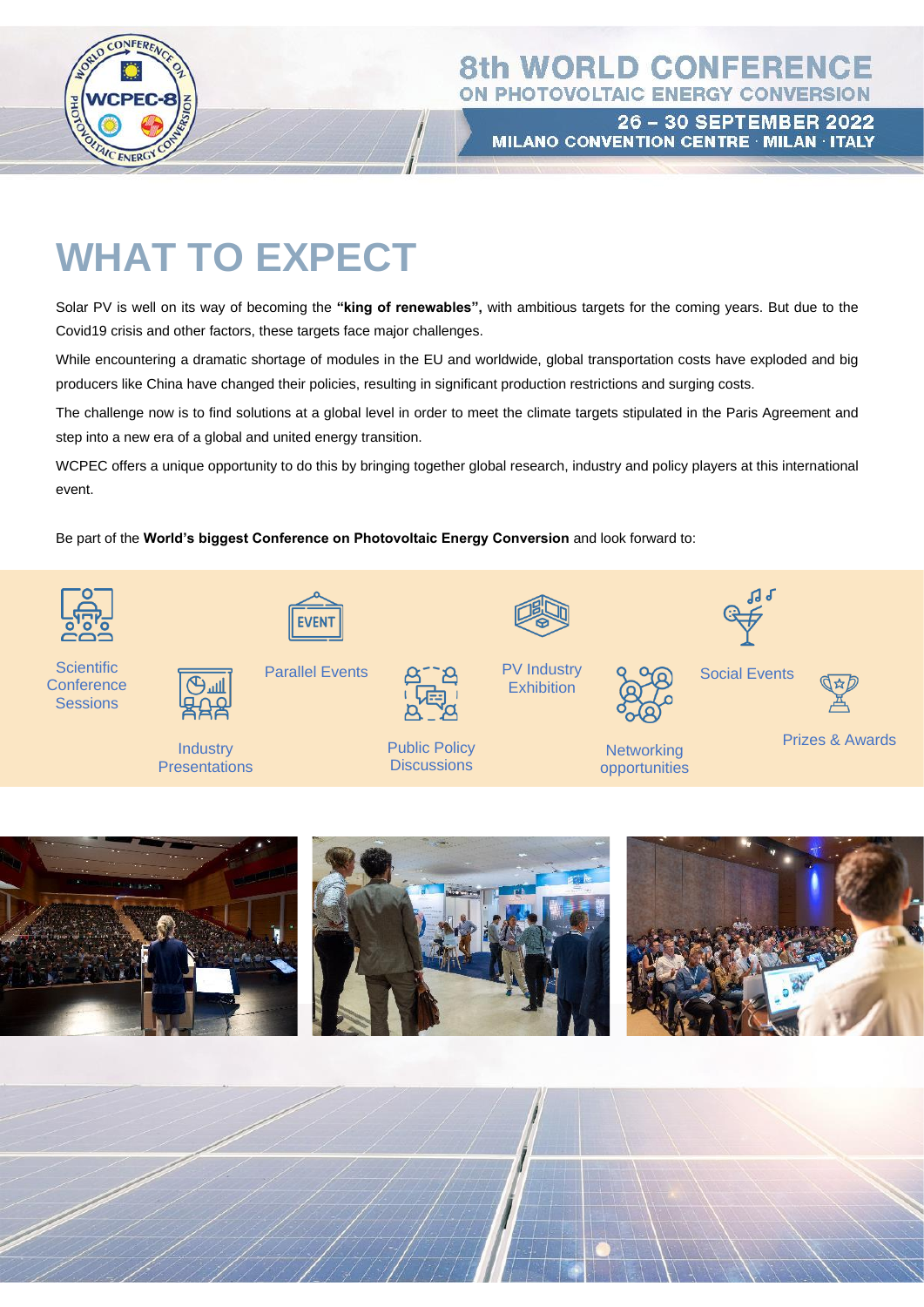

**26 - 30 SEPTEMBER 2022** MILANO CONVENTION CENTRE · MILAN · ITALY

## **PROGRAMME**

#### **CONFERENCE**

The conference programme is coordinated by the **European Commission Joint Research Centre** and covers the entire range of **PV research, technologies and applications** focusing on bringing the **latest scientific and technological research** trends to the market. It also offers a variety of broader insights into the current developments in the sector, acknowledging that PV integration needs to be approached from all dimensions – scientific, technical, economic, political, business, and also social- and educational aspects.

| <b>Topic 1</b> | <b>Silicon Materials and Cells</b>                                                                                         |
|----------------|----------------------------------------------------------------------------------------------------------------------------|
| Topic 2        | Evolving and Emerging Technologies: Tandems; Thin Film absorbers; III-V; New Materials<br>and Concepts; Advanced Modelling |
| Topic 3        | <b>Photovoltaic Modules and BoS Components</b>                                                                             |
| Topic 4        | PV Systems Engineering, Integrated/Applied PV                                                                              |
| Topic 5        | Energy Transition – Integration, Storage, Sustainability, Policy, Economics, Energy Poverty,<br>Society                    |

#### **EXHIBITION**

Experts from small and big innovative companies, manufacturing enterprises and research centres gather together at this top-level Business to Business exposition, to find ways of collaborating and implementing the latest research findings on the global PV market.

The exhibition stands are a **must-visit for companies working in R&D**, that depend on jumping on the wave of new trends as they are discovered.

In addition to the exhibition, the **Industry Summit** highlights the role of the PV industry in the global energy transition with **dedicated industry presentations and panel discussions on market-related topics**

#### **PARALLEL EVENTS**

Parallel Events are the perfect complement to the conference programme and will offer sessions providing a deep insight into specific topics along the most recent PV technology, PV applications and Markets Trends and address to global experts from industry, research, finance and politics.